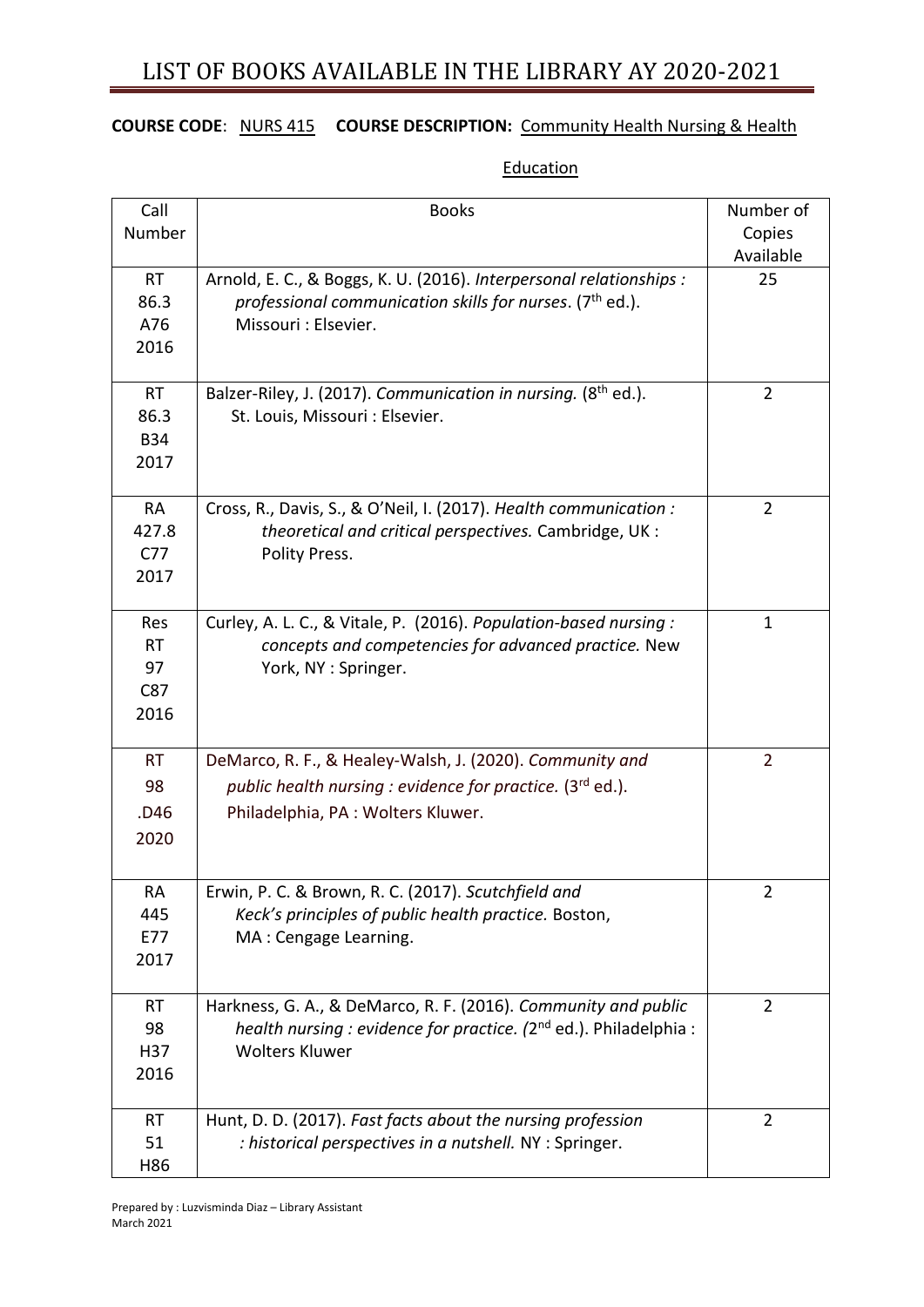| 2017                                            |                                                                                                                                                                                   |                |
|-------------------------------------------------|-----------------------------------------------------------------------------------------------------------------------------------------------------------------------------------|----------------|
| BF<br>713<br>K336<br>2016                       | Kail, R. V., & Cavanugh, J. C. (2016). Human development : a life-<br>span view. (7 <sup>th</sup> ed.). Australia: Cengage Learning.                                              | 25             |
| <b>MSNM</b><br><b>RT</b><br>73.7<br>O37<br>2017 | Oermann, M. H., & Gaberson, K. B. (2017). Evaluation<br>and testing in nursing education. New York, NY :<br>Springer.                                                             | $\overline{2}$ |
| <b>RT</b><br>98<br>C66<br>2018                  | Rector, C. (Ed.). (2018). Community and public health nursing:<br>promoting and public's health. (9 <sup>th</sup> ed.). Philadelphia :<br>Wolters Kluwer.                         | 3              |
| <b>RT</b><br>98<br>.S28<br>2020                 | Savage, C. L. (2020). Public/community health and nursing<br>practice: caring for populations. $(2^{nd}$ ed.). Philadelphia: F. A.<br>Davis.                                      | $\overline{2}$ |
| <b>RT</b><br>98<br>C6562<br>2020                | Stanhope, M., & Lancaster, J. (2020). Public health nursing:<br>population-centered health care in the community. (10 <sup>th</sup> ed.).<br>St. Louis, Missouri : Elsevier Mosby | 3              |
| RT<br>98<br>C6562<br>2016                       | Stanhope, M., & Lancaster, J. (2016). Public health nursing:<br>population-centered health care in the community. (9th ed.).<br>Missouri : Elsevier                               | 2              |
| <b>RT</b><br>98<br>P83<br>2018                  | Truglio-Londrigan, M., & Lewenson, S. B. (Eds.) (2018). Public<br>health nursing : practicing population-based care. (3rd ed.).<br>Burlington, MA: Jones & Bartlett Learning.     | $\overline{2}$ |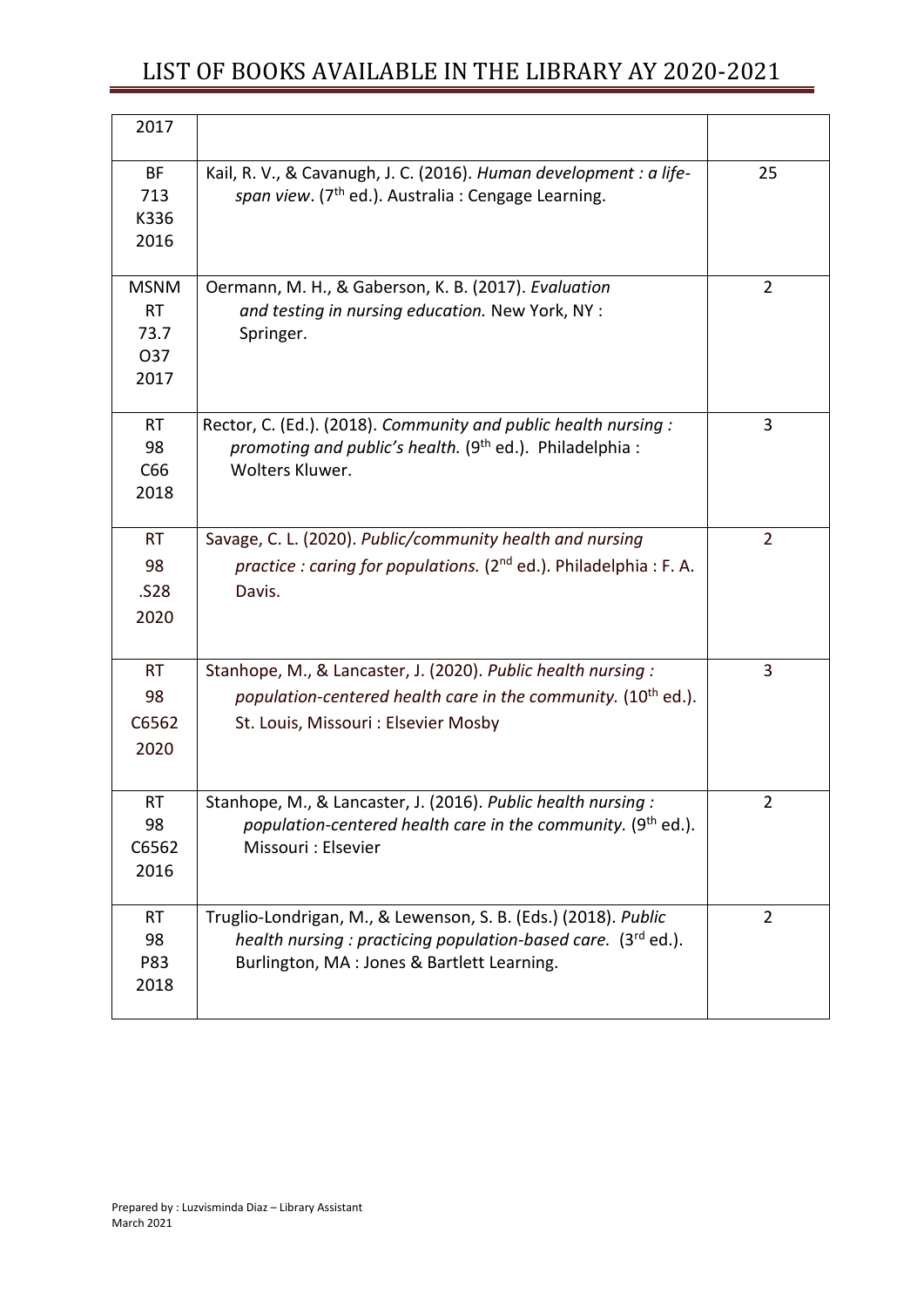### OTHER REFERENCES

#### COPYRIGHT 2015 AND BELOW

| Call           | <b>Books</b>                                                               | Number of      |
|----------------|----------------------------------------------------------------------------|----------------|
| Number         |                                                                            | Copies         |
|                |                                                                            | Available      |
| <b>RT</b>      | Adelman, D. S. (2009). Disaster nursing: a handbook for practice.          |                |
| 108            | Sudbury, Mass.: Jones and Bartlett.                                        | 3              |
| A34            |                                                                            |                |
| 2009           |                                                                            |                |
| <b>RT</b>      | Allender, A. J., Rector, C., & Warner, K. (Eds.). (2014). Community        | $\overline{2}$ |
| 98             | and public health nursing with access code: promoting the                  |                |
| C66            | public's health. (8 <sup>th</sup> ed.) Philadelphia : Lippincott Williams. |                |
| 2014           |                                                                            |                |
| <b>RT</b>      | Alligood, M.R. (2014). Nursing theorists and their work.                   | $\mathbf{1}$   |
| 84.5           | (8 <sup>th</sup> ed.). St. Louis, Missouri : Elsevier/Mosby.               |                |
| N <sub>9</sub> |                                                                            |                |
| 2014           |                                                                            |                |
| <b>KF</b>      | Avery, G. (2013). Law and ethics in nursing and                            | $\overline{2}$ |
| 2915           | healthcare: an introduction. Los Angeles: Sage                             |                |
| A94            |                                                                            |                |
| 2013           |                                                                            |                |
| <b>RT</b>      | Bastable, S. B. (Ed.). (2014). Nurse as educator: Principles of            | 5              |
| 90             | teaching and learning for nursing practice (4th ed.).                      |                |
| <b>N86</b>     | Burlington, MA: Jones & Bartlett Learning.                                 |                |
| 2014           |                                                                            |                |
| $\mathsf{R}$   | Bastable, Susan B. (2011). Health professional as educator:                |                |
| 727.4          | principles of teaching and learning. Sudbury, MA: Jones &                  | 5              |
| H425           | Bartlett Learning.                                                         |                |
| 2011           |                                                                            |                |
| <b>RT</b>      | Bastable, Susan.(2008). Nurse as educator: principles of teaching          |                |
| 90             | and learning for nursing practice. 3 <sup>rd</sup> ed. Sudbury, Mass.:     | 3              |
| N86            | Jones & Bartlett.                                                          |                |
| 2008           |                                                                            |                |
| <b>RT</b>      | Benner, P., Sutphen, M., Leonard, V., & Day, L. (2010).                    | $\overline{2}$ |
| 73             | Educating nurses: A call for radical transformation. San                   |                |
| E38            | Francisco: Jossey-Bass.                                                    |                |
| 2010           |                                                                            |                |
| <b>RT</b>      | Bradshaw, M.J., & Lowenstein, A. J. (eds.). (2014).                        | 5              |
| 71             | Innovative teaching strategies in nursing and related                      |                |
| F84            | health professions. (6 <sup>th</sup> ed). Burlington, MA : jones &         |                |
| 2014           | Bartlett Learning.                                                         |                |
| <b>BC</b>      | Branden, N. (1992). The Power of self-esteem. Florida: Health              | $\mathbf{1}$   |
| BF             | Communications.                                                            |                |
| 697.5          |                                                                            |                |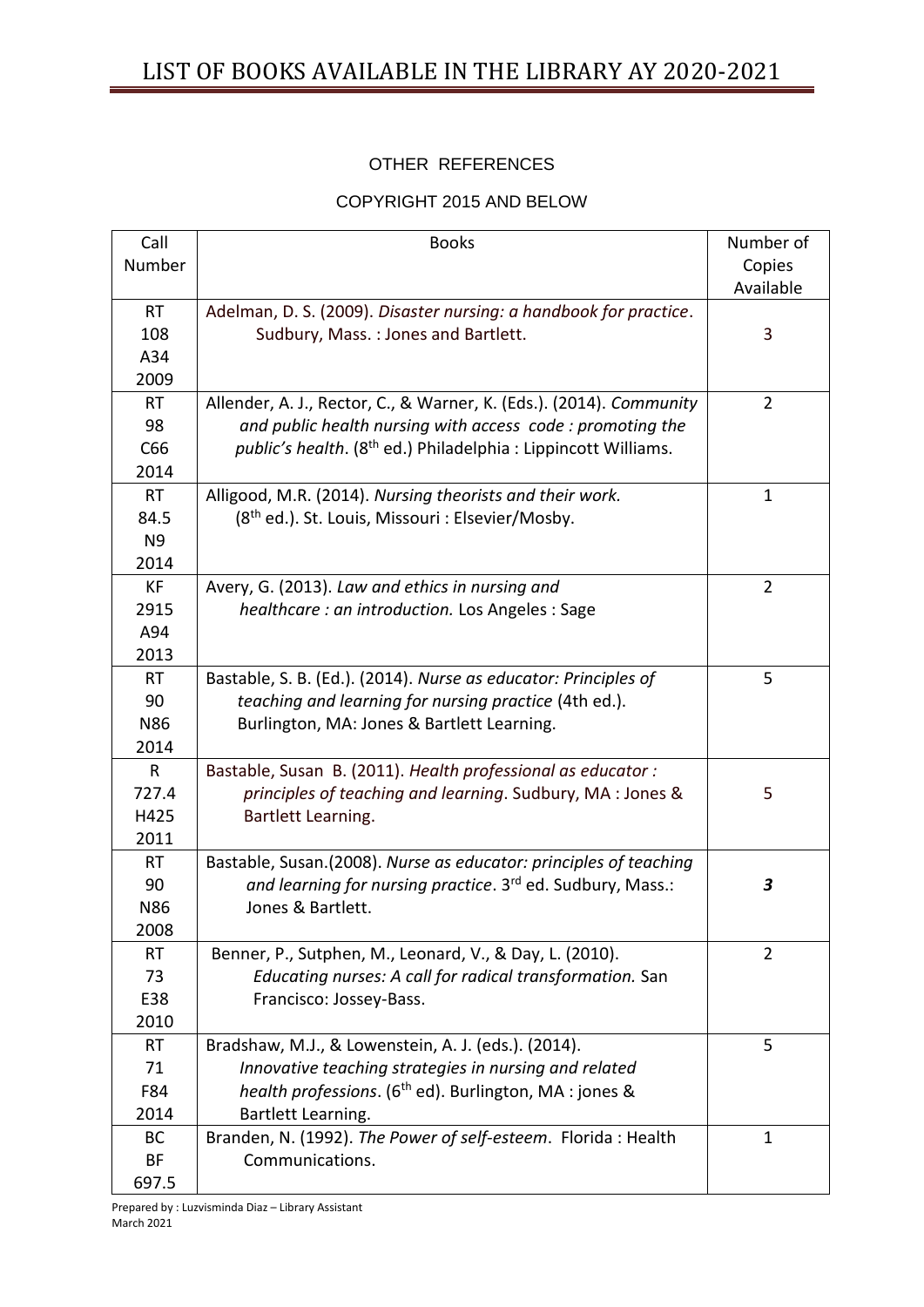| <b>B73</b><br>1992 |                                                                        |                  |
|--------------------|------------------------------------------------------------------------|------------------|
| <b>LB</b>          | Blumberg, P. (2009). Developing learner-centered teaching : a          |                  |
| 2331               | practical guide for faculty. San Francisco: Jossey-Bass.               | 5                |
| <b>B55</b>         |                                                                        |                  |
|                    |                                                                        |                  |
| 2009               |                                                                        |                  |
| BF                 | Broderick, P. C., & Blewitt, P. (2015). The life span:                 | $\overline{2}$   |
| 713                | human development for helping professionals.                           |                  |
| <b>B755</b>        | $(4th$ ed.). Boston : Pearson.                                         |                  |
| 2015               |                                                                        |                  |
| <b>RT</b>          | Burkhardt, M. A., & Nathaniel, A. K. (2014). Ethics & issues in        | $\overline{2}$   |
| 85                 | contemporary nursing. (4 <sup>th</sup> ed.). Australia: Cengage        |                  |
| <b>B87</b>         | Learning.                                                              |                  |
| 2014               |                                                                        |                  |
| <b>RT</b>          | Butts, J. B. (2008). Nursing ethics: across the curriculum and into    |                  |
| 85                 | practice. 2nd ed. Sudbury, Mass.: Jones & Bartlett                     | 3                |
| <b>B78</b>         |                                                                        |                  |
| 2008               |                                                                        |                  |
| <b>RT</b>          | Cash, J.C. & Glass, C.A. (eds.). (2014). Family practice               | 3                |
| 120                | quidelines. (3 <sup>rd</sup> ed.). New York : Springer.                |                  |
| F34                |                                                                        |                  |
| 2014               |                                                                        |                  |
| RT.                | Clark, M. (2008). Community health nursing : advocacy for              |                  |
| 98                 | population health. 5th ed. New Jersey: Pearson Prentice                | 5                |
| <b>N88</b>         | Hall.                                                                  |                  |
| 2008               |                                                                        |                  |
| <b>RT</b>          | Clark, M. (2015). Population and Community health nursing,             | $\overline{2}$   |
| 98                 | advocacy for population health. (6 <sup>th</sup> ed.). New Jersey :    |                  |
| <b>N88</b>         | Pearson Prentice Hall.                                                 |                  |
| 2015               |                                                                        |                  |
| RT                 | Doenges, M. E., Moorhouse, M. F., & Murr, A. C. ((2014).               | 5                |
| 49                 | Nursing care plans : guidelines for individualizing client care        |                  |
| D64                | across the life span. (9 <sup>th</sup> ed.). Philadelphia: F.A. Davis. |                  |
| 2014               |                                                                        |                  |
| <b>RT</b>          | Gardner, Marcia R.(2010). Handbook of clinical teaching in             |                  |
| 90                 | nursing and health sciences. Sudbury Mass.: Jones &                    | $\boldsymbol{3}$ |
| G37                | Bartlett.                                                              |                  |
| 2010               |                                                                        |                  |
| QP                 | Garrett, Lori K. (2011). Skills for nursing & healthcare students :    |                  |
| 40                 | study skills, math and science. 2nd ed. Harlow: Pearson                | 5                |
| G37                | Education.                                                             |                  |
| 2011               |                                                                        |                  |
| <b>RA</b>          | Goldsmith, S. B. (2011). Principles of health care management :        | 3                |
| 971                | foundations for a changing health care system. (2 <sup>nd</sup> ed.).  |                  |
| G573               | MA: World Headquarters.                                                |                  |
| 2011               |                                                                        |                  |
|                    |                                                                        |                  |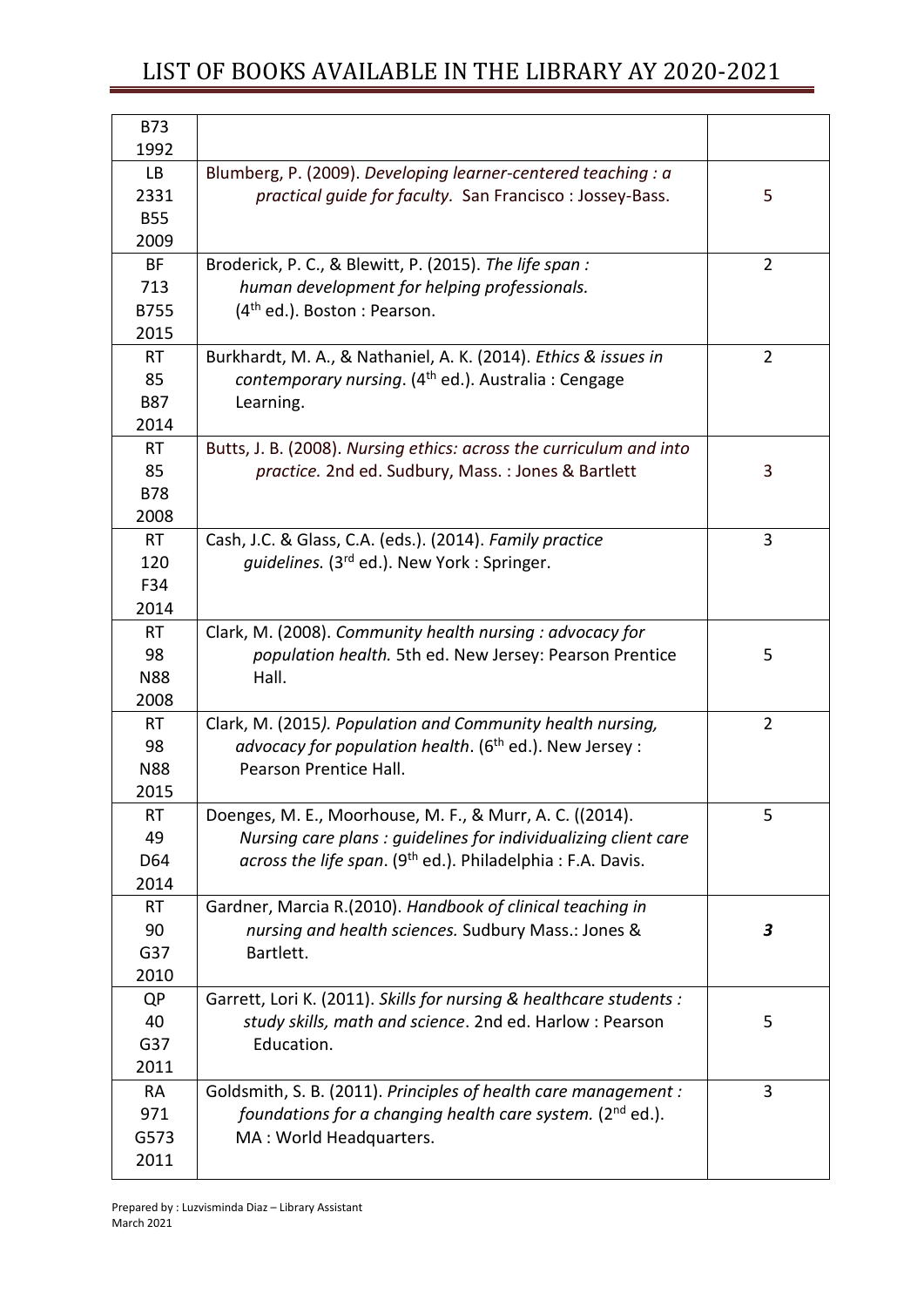| $\mathsf{R}$      | Goodman, Kenneth W. (2003). Ethics and evidence-based                |                |
|-------------------|----------------------------------------------------------------------|----------------|
| 725.5             | medicine: fallibility and responsibility in clinical science.        | 5              |
| G66               | New York: Cambridge Univ. Press.                                     |                |
| 2003              |                                                                      |                |
| <b>RA</b>         | Gordis, L. (2014). Epidemiology: (5 <sup>th</sup> ed.) Philadelphia: | 21             |
| 651               | Elsevier Saunders.                                                   |                |
| G58               |                                                                      |                |
| 2014              |                                                                      |                |
| <b>RT</b>         | Gray, M. (2014). Practical skills for mentoring in healthcare : a    | 5              |
| 81                | quide for busy practitioners. England : Palgrave.                    |                |
| G73               |                                                                      |                |
| 2014              |                                                                      |                |
| <b>RA</b>         | Harris, R. E. (2013). Epidemiology of chronic disease global         | 25             |
| 644.5             | perspectives. Jones and Bartlett Learning.                           |                |
| H37               |                                                                      |                |
| 2013              |                                                                      |                |
| KF                | Hendrick, J. (2011). Law and ethics: foundations in nursing and      | $\overline{2}$ |
| 2915              | health care. Australia: Cengage Learning                             |                |
| H46               |                                                                      |                |
| 2011              |                                                                      |                |
| <b>RA</b>         | Heymann, D. L. (Ed.). (2015). Control of communicable diseases       | $\overline{2}$ |
| 643               | manual : an official report of the American Public Health            |                |
| C66               | Association. (20 <sup>th</sup> ed.). Washington, DC : APHA.          |                |
| 2015              |                                                                      |                |
| <b>RT</b>         | Iwasiw, C. L., & Goldenberg, D. (2015). Curriculum development       | 5              |
| 71                | in nursing education. (3rd ed.). MA : Jones & Bartlett               |                |
| 195               | Learning.                                                            |                |
| 2015<br><b>RT</b> | Iwasiw, Caroll L.(2009). Curriculum development in nursing           |                |
| 71                | education. (2 <sup>nd</sup> ed). Sudbury, Mass.: Jones & Bartlett.   |                |
| 195               |                                                                      | 3              |
| 2009              |                                                                      |                |
| <b>RT</b>         | Keating, Sarah B. (2011). Curriculum development and evaluation      |                |
| 71                | in nursing. (2 <sup>nd</sup> ed). New York: Springer Pub.            | 3              |
| K43               |                                                                      |                |
| 2011              |                                                                      |                |
| <b>RT</b>         | Kersey-Matusiak, G. (2013). Delivery culturally competent            | 5              |
| 86.54             | nursing case. New York : Springer.                                   |                |
| K47               |                                                                      |                |
| 2013              |                                                                      |                |
| <b>RT</b>         | Lancaster, J., & Stanhope, M. (Eds.). (2012). Public health          | 5              |
| 98                | nursing population-centered health care in the                       |                |
| C6562             | community. (8 <sup>th</sup> rev. ed.). St. Louis: Mosby.             |                |
| 2012              |                                                                      |                |
| <b>RA</b>         | Lowenstein, A. J., Foord-May, L., & Romano, J. C. (eds). (2009).     |                |
| 440.5             | Teaching Strategies for health education and health                  | 3              |
| T43               | promotion. Sudbury, Mass.: Jones and Bartlett.                       |                |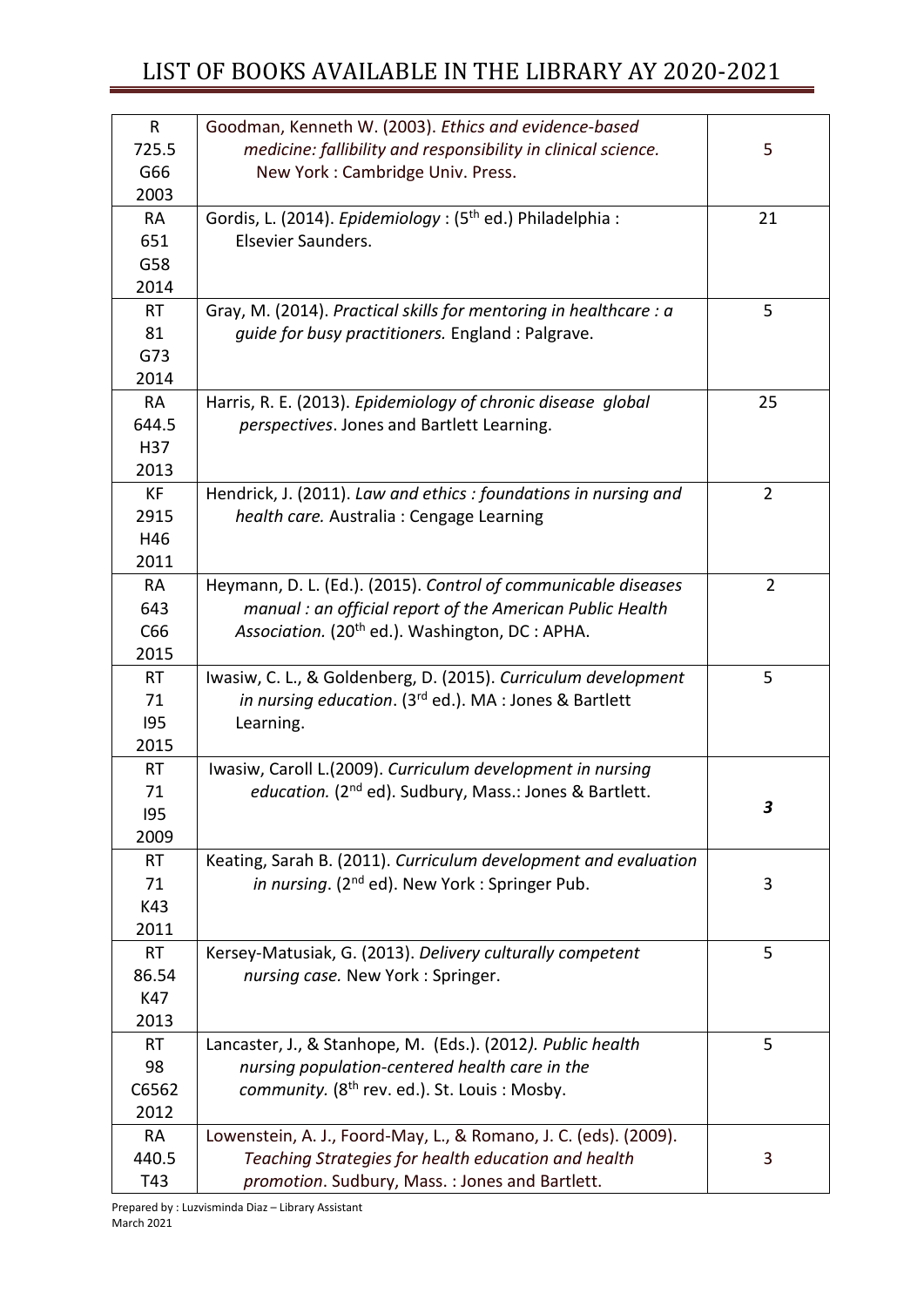| 2009      |                                                                                |                |
|-----------|--------------------------------------------------------------------------------|----------------|
| <b>RT</b> | Masters, K. (ed). (2009). Role development in professional                     |                |
| 82        | nursing practice. (2nd ed). Sudbury, Mass. Jones and                           | 3              |
| R587      | Bartlett.                                                                      |                |
| 2009      |                                                                                |                |
| <b>RT</b> | Lagerquist, S. L. (Ed). (2006). Davis's NCLEX-RN success. (2nd                 |                |
| 55        | ed.). Philadelphia: F.A. Davis co.                                             | 3              |
| D386      |                                                                                |                |
| 2006      |                                                                                |                |
| <b>RA</b> | Leddy, S. (2006). Health promotion: mobilizing strengths to                    |                |
| 427.8     | enhance health, wellness, and well-being. Philadelphia:                        |                |
| L43       | F.A. Davis                                                                     | 3              |
| 2006      |                                                                                |                |
| <b>RT</b> | Nies, A. M., & McEwan, M. (2015). Community health                             | 25             |
| 98        | nursing/public health nursing : promoting the health                           |                |
| S9        | of populations. (6 <sup>th</sup> ed.). St. Louis : Elsevier/Saunders.          |                |
| 2015      |                                                                                |                |
|           | Required Textbook as per Course Specs AY2018-2019                              |                |
| <b>RT</b> | Nies, M. A., & McEwen, M. (eds.). (2007). Community/public                     |                |
| 98        | health nursing: promoting the health of populations. (4th                      | 25             |
| S9        | ed.). Edinburgh : Elsevier Saunders.                                           |                |
| 2007      |                                                                                |                |
| <b>RT</b> | Nies, M.A. (Ed.). (2001). Community health nursing: promoting                  |                |
| 98        | the health of populations. (3 <sup>rd</sup> ed.). Philadelphia: Saunders       | 11             |
| S9        |                                                                                |                |
| 2001      |                                                                                |                |
| <b>RT</b> | Nies, M. A., & McEwen, M. (Eds.). (2011). Community/public                     |                |
| 98        | health nursing: promoting the health of population. (5th                       | 25             |
| .S9       | ed.). Missouri : Elsevier/Saunders                                             |                |
| 2011      |                                                                                |                |
| <b>RT</b> | Ondrejka, D. (2014). Affective teaching in nursing :                           | 5              |
| 84.5      | connecting to feelings, values, and inner awareness.                           |                |
| O53       | New York: Springer.                                                            |                |
| 2014      |                                                                                |                |
| BF        | Polan, E. (2015). Journey across the life span: human                          | 5              |
| 713       | development and health promotion.                                              |                |
| P65       | (5 <sup>th</sup> ed.). Philadelphia: F. A. Davis.                              |                |
| 2015      |                                                                                |                |
| Res       | Rankin, S.H. (2005). Patient education in health and illness. (5 <sup>th</sup> | $\mathbf{1}$   |
| <b>RT</b> | ed.). Philadelphia, PA: Lippincott Williams & Wilkins                          |                |
| 90        |                                                                                |                |
| R35       |                                                                                |                |
| 2005      |                                                                                |                |
| QP        | Rice, V. H. [Ed.]. (2012). Handbook of stress coping, and health :             | $\overline{2}$ |
| 82.2      | implications for nursing research, theory and practice.                        |                |
| S8        | (2 <sup>nd</sup> ed.) Los Angeles, CA : SAGE.                                  |                |
|           |                                                                                |                |
| H357      |                                                                                |                |